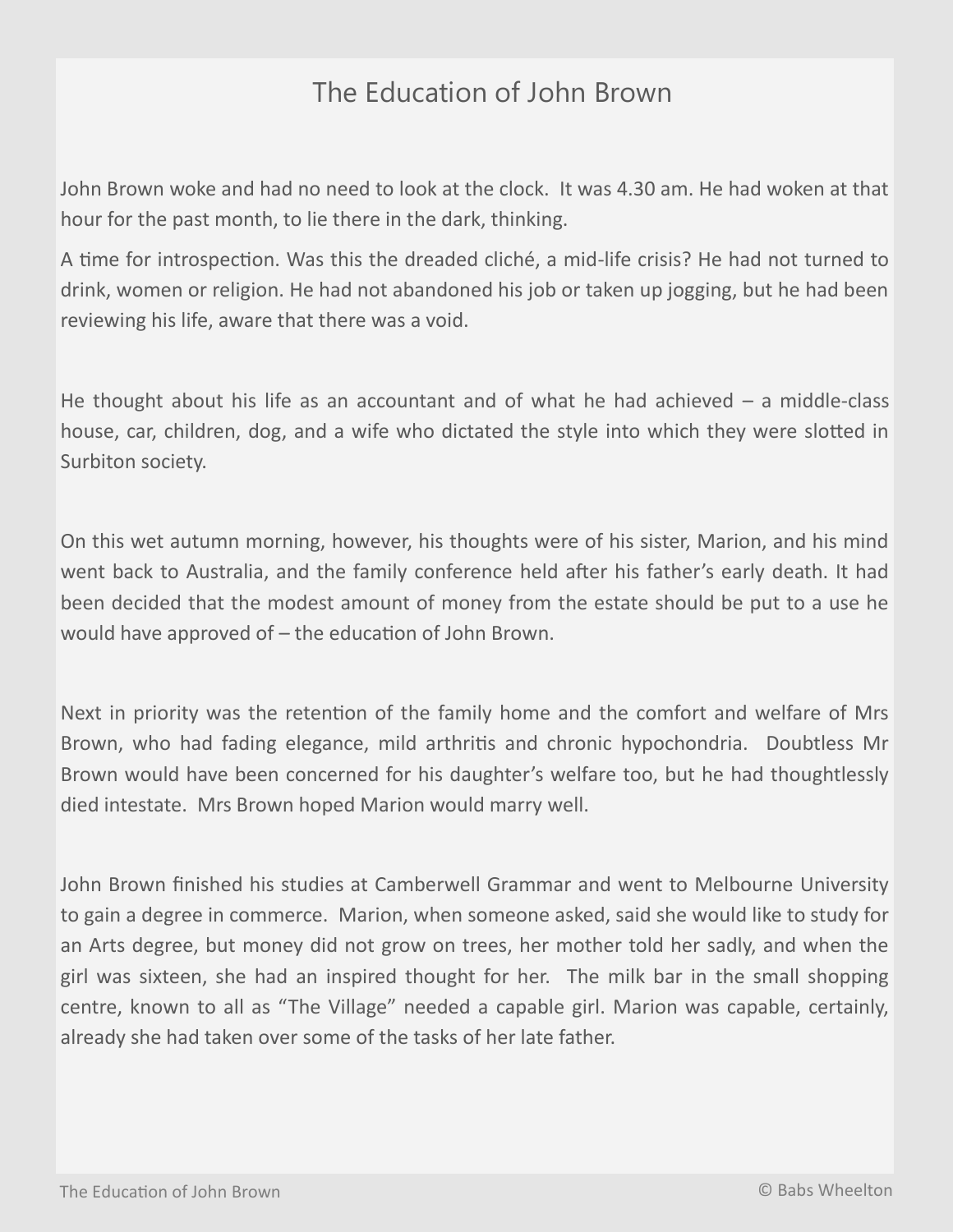She scaled the extension ladder and scooped handfuls of rotting leaves from clogged gutters. She sparrow-proofed, fixed loose slates and painted the wrought iron that ornamented the roof and eaves of the late Victorian house on its corner block. Twice a year she cut the cypress hedge which soared above her head. Neighbours were loud in their admiration for her pluck.

"Where's your big brother?" they would tut as she wrestled with a man sized job.

John Brown would have given a hand if someone had asked. But no one did, so he didn't. He was rather busy himself, not only with studies but with squash, rowing and other aspects of social life so necessary for the young intellectual. He drove a battered red sports car which always had young people calling to each other as they clambered in and out. Marion would give a friendly wave from her perch on the ladder, and watch as they roared off, the tinny horn blaring.

He did not feel a twinge of guilt as his sister went to work at the Golden Daffodil Milk Bar. In fact, he thought it was an admirable arrangement. She was able to go home at mid-day with anything her mother needed from the chemist, where lunch was waiting for her and a tedious recital of the morning's aches and pains.

Marion's employer was an elderly spinster who had run the milk bar with her sister until she died. Miss Tugood had been a great one for mottoes and several illuminated and framed texts were placed around the shop walls for the inspiration of her customers. Her favourite, however, was for the benefit of the current girl working for her and was pasted on the till, where the customers could not see and the staff could -

*A little ahead is clean,*

*A little behind is dirty*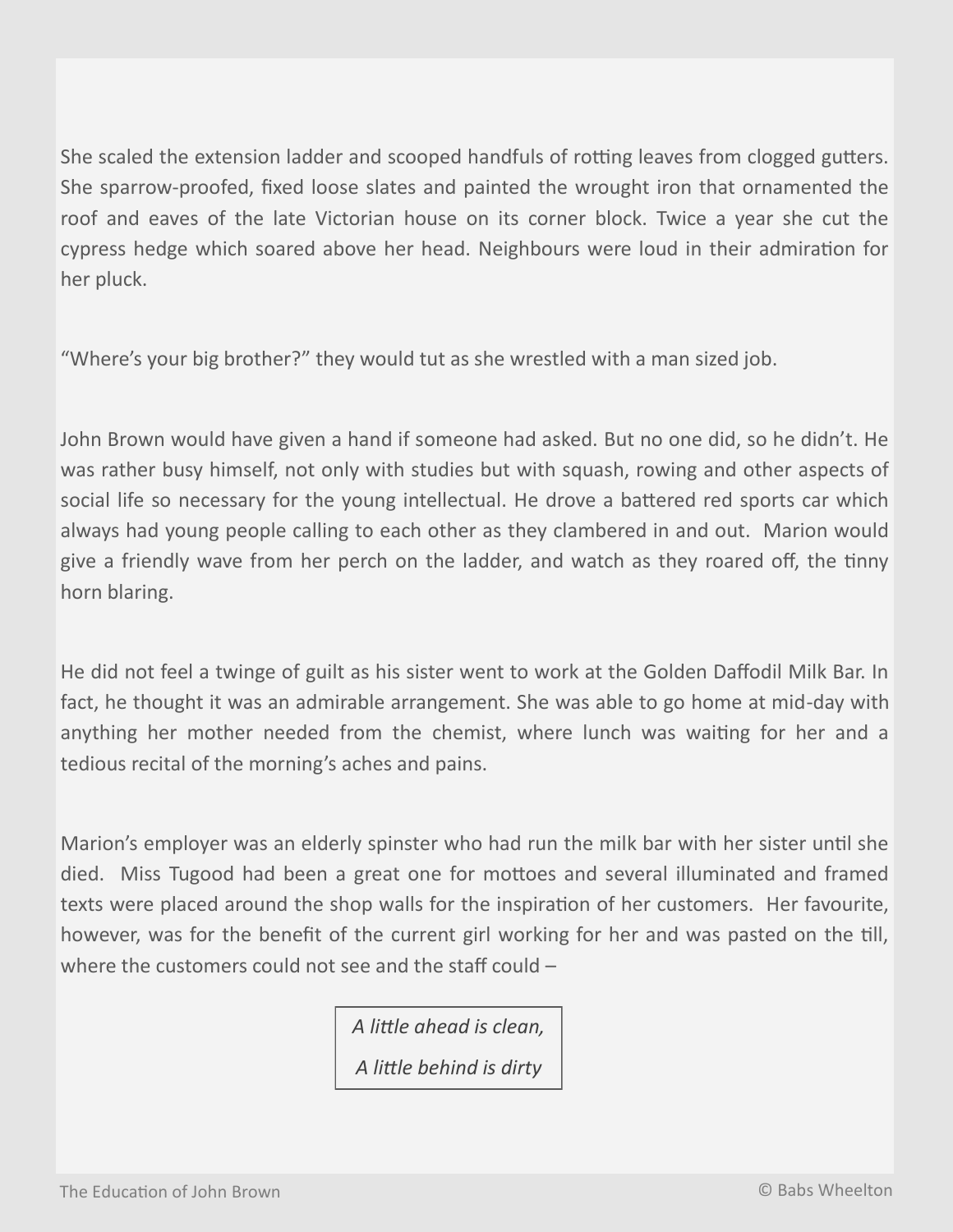Marion took it at its face value and could see its good sense, so she was always a little ahead. The shelves never gathered dust, the windows sparkled, the Laminex was glossy, and the seats were safe to sit on.

Marion was such an asset, not only for never lagging behind, but also for her honesty, happy smile and the number of young men who found it necessary to buy cigarettes and soft drinks in such quantities that the turnover increased delightfully.

Relieved of the necessity to pay Marion's school fees, Mrs Brown was happy. She had her clever son, her daughter from whom she took only a token amount for board, and a doctor who listened to her, his eyes glazing only occasionally. Whether her daughter was happy or not never occurred to her, for Marion never complained, not even when her brother announced that he would like to go to Europe for post-graduate studies with two friends. His mother willingly sold some shares to finance the trip. He promised to write to them often. And that was the last they had seen of him.

\*\*\*

John Brown groaned and buried his head in the pillow. He thought of the letters that went unanswered and of the lovingly wrapped presents that he had been too busy to acknowledge. Over breakfast he told his wife of his idea. Marion should have her chance. How thoughtless, how selfish he had been. He had so much, and she so little. His wife said nothing. His "much" did not amount to much really. They had a second mortgage and most of their friends were far better off. Poor old John had no initiative, never being able to risk branching out on his own, being content to pick up a salary instead of profits.

As she munched on her muesli he explained that they should take his mother off Marion's hands. He knew how demanding she used to be. Marion had probably never been away from her, not even for a holiday. Mother could live with them and his sister could have a life of her own. Marry even, if it was not too late. How old was she, forty-one? She'd be matronly now. Over the hill, in fact.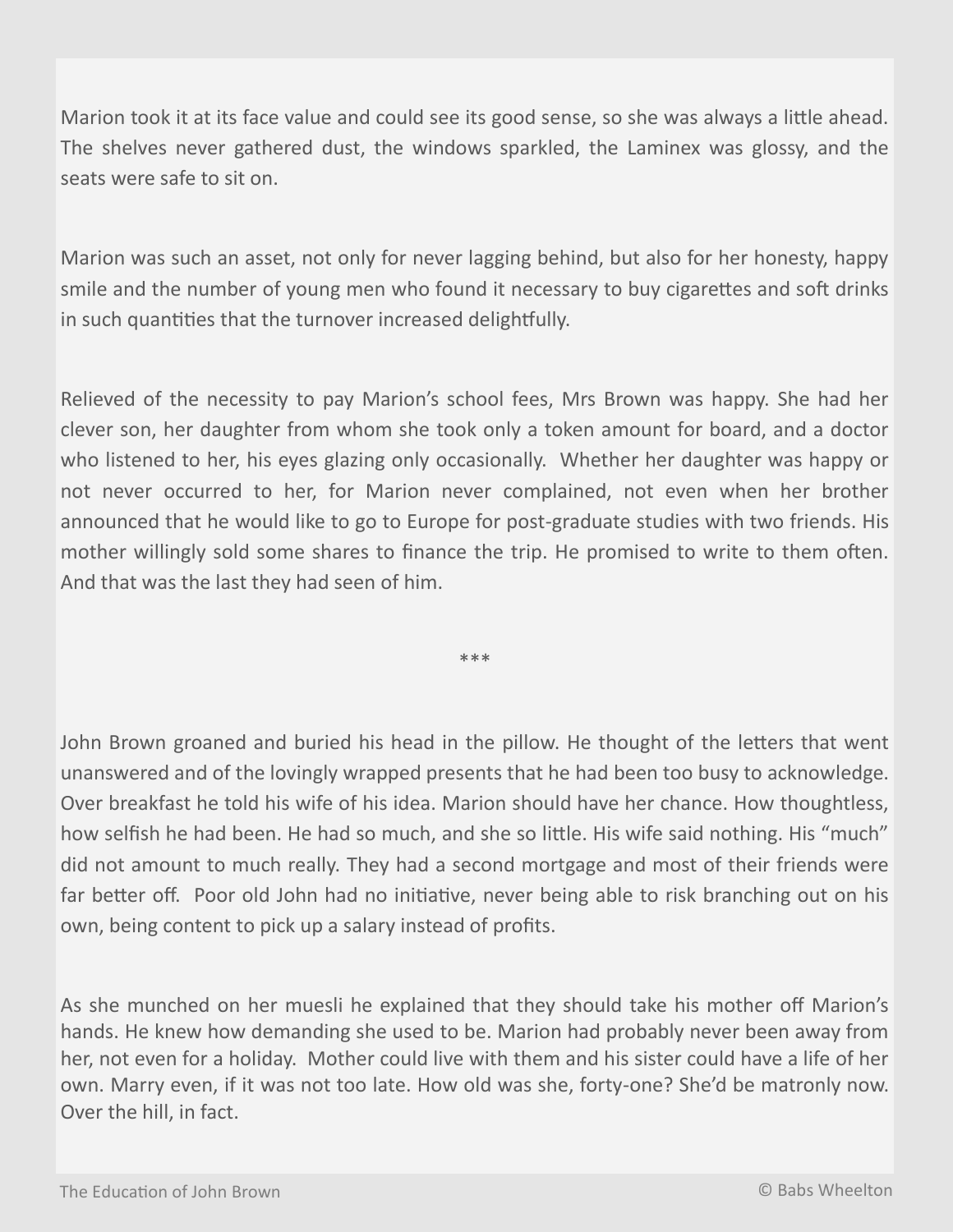"Am I over the hill?" snorted his wife, who was the same age. She dismissed the subject by addressing the immediate one of their bickering adolescents.

Then by one of those stunning coincidences that convince us that we are the playthings of a mischievous Fate, John Brown's firm decided that he should go to Sydney with a team assessing the feasibility of opening a branch in a land that had strange but most alluring tax laws. The trip would be a short one but nevertheless he would have time to go home and make arrangements for Marion's release.

Had they bothered to read those letters from home they would have followed the fortunes of Marion. When Miss Tugood died, new people took over. Each time the milk bar changed hands, as milkbars do, Marion stayed with the new owner because she knew the business so well. And none of the young men who chatted to her over the counter succeeded in taking her away from all that. Her mother had strong views on those suitable for her daughter, who occasionally tried to stand up to her, but was a victim of what Noel Coward described as "the tyranny of tears."

In fact, when she told her mother she was going to Adelaide with a friend who had been invited to take over his family business, she responded by completely losing the use of her limbs for several days. She asked how could she possibly run the house and garden on her own? She might as well not have had a son, they saw and heard nothing of John and now Marion wanted to leave. If their father knew how little his children cared about her …

"I won't leave you, Mother," said Marion.

The next day she looked hard at one of the mottoes that still hung on the wall and made an offer for the milk bar.

## *If you can't do great things Do small things in a great way*

urged the maxim and with the help of the sympathetic bank manager in the village, she did so.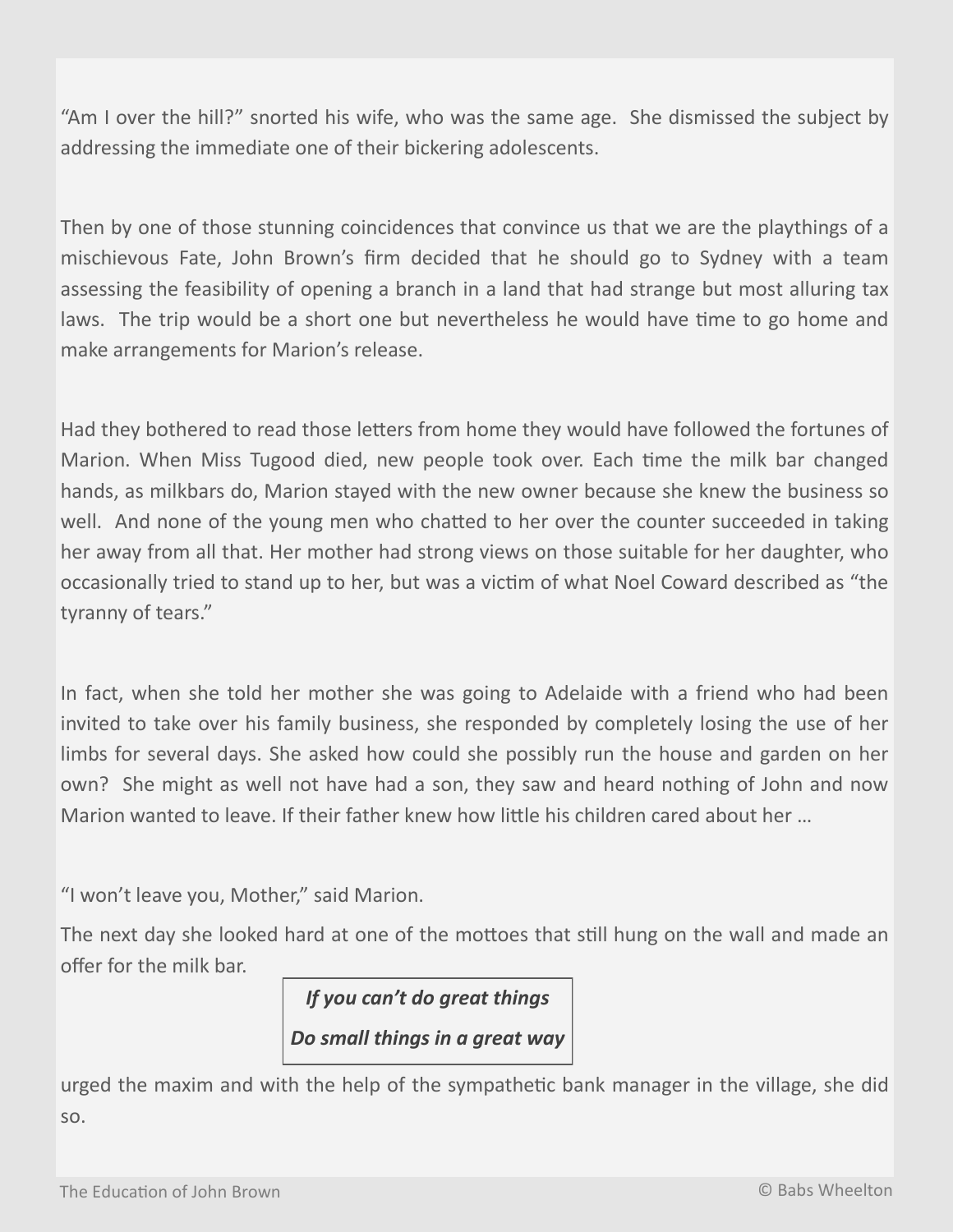Knowing that the village appealed because of its old-fashioned air, she capitalized on it. Instead of modernizing the milk bar she back-dated it, so that older people felt nostalgia at seeing the round Iced Vo-Vo jars and large bottles of sweets that were weighed, not prepacked. Trendies loved it, the café lates were superb. The chromium and Laminex were replaced. The low shop windows carried glass cake stands with doileys and home-made cakes from a group of energetic young mothers who were glad of the money.

Suddenly business boomed in the village. It had one great advantage over the large supermarkets that sprang up in nearby suburbs – there was ample parking. Marion rented two adjoining shops, opened an art gallery where the work of local potters and painters was sold on consignment, and still later a stylish restaurant which was so discreet that no one could see even a shadow behind the bamboo blinds. Reservations were made first through curiosity and then word of mouth spread that Marion's good looking William Angliss chef was imaginative and diet conscious. Although the prices were terribly steep, didn't one pay for quality?

\*\*\*

John Brown drove his rented car with delight through the eastern suburbs. Things had not altered greatly. Apart from the trees being bigger, he might never have been away. However, near his old home he saw mansions which had been built on tiny blocks of land where two or three houses had been demolished. Land values must have soared, he mused as he rang the doorbell.

Marion came to the door, elegant in slacks and shirt, shushing an elderly dachshund which barked at the stranger. He was greeted fondly, if somewhat reproachfully by his mother, and his sister seemed happy to see him. Both were mystified by his sudden appearance. He in turn was intrigued by the good order of the house and garden. The paintwork was fresh, the drive well-gravelled, drapes and slip covers were crisp and the rooms had been recently recarpeted. How could they afford it?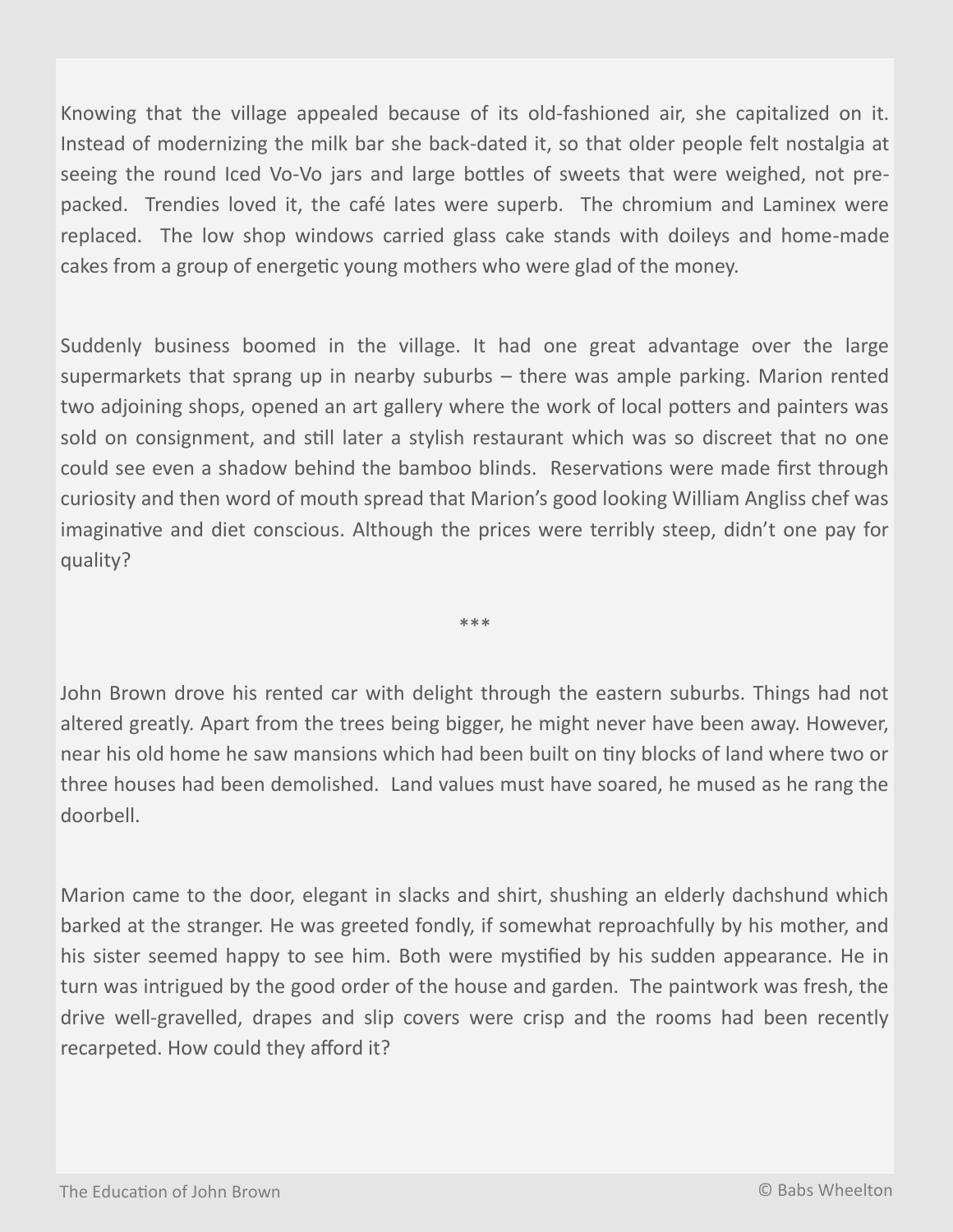That evening he explained his plan over dinner, pleased that his mother had not forgotten that steak and kidney pie was his favourite, disappointed to find that she still overcooked the vegetables. He became aware that his idea was not being met with a great deal of enthusiasm.

"Go to England, John?" whimpered his mother. "I couldn't leave Marion on her own."

"Well, of course, the place is far too big for you, isn't, old girl? he said, patting his sister's whitened knuckles. "We could sell this. Get quite a good price I should think, being a corner block. You could buy a unit and I imagine Mother would be happy to put the rest into a larger house in Surrey that we all could share, eh, Mother?" Both women stared at him, his mother puzzled, his sister comprehending only too well.

"This property is worth over three million, John," she said, "and it's mine. I bought it from Mother before the values rose, and I have no wish to sell. I'm happy here." John Brown looked incredulous. Marion smiled.

"But of course, if you wish Mother to live with you, it's only fair that she should do so, you've seen so little of her over the years. You'd like to go, wouldn't you, dear?" she asked gently. Mrs Brown's face brightened as she said, "Well, perhaps for a holiday, and then, if we fitted in well, perhaps I could stay, couldn't I?

Her silent son was making a rapid calculation as he poked absently at a brussel sprout, grey and felted, like a tennis ball left out in the rain.

"Mother's invested in a company I've formed to establish a chain of health food and diet restaurants," said Marion, leaning down to pat the dog, growling at her brother's ankles. John Brown dropped his shoulders and folded his napkin.

The next morning, after his mother had brought him breakfast in his old room, he looked at the shaft of sunlight across his bed and wondered why he had been away from Melbourne for so long.